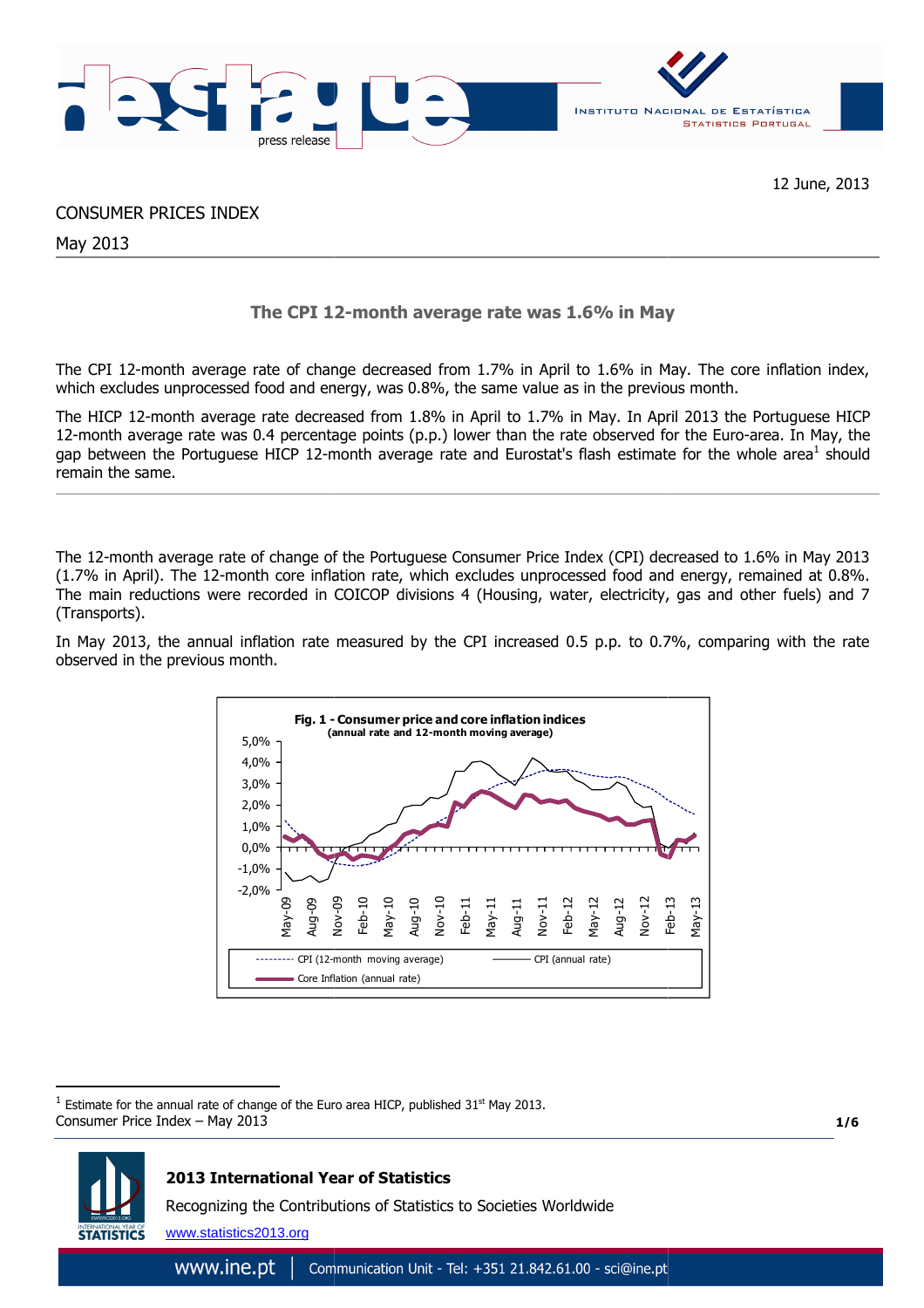

The largest upward pressure on the overall annual rate of change came from changes in prices of COICOP division 1 (Food and non-alcoholic beverages).

The annual core inflation rate, measured by the CPI excluding energy and unprocessed food products, was 0.5%, an increase in 0.2 p.p. from the previous month.

In May, the CPI monthly rate was 0.2% (0,0% in April 2013 and -0.4% in May 2012). This result was mostly due to the contribution of changes in prices of COICOP division 1 (Food and non-alcoholic beverages).

In May 2013, the HICP 12-month average rate decreased to 1.7% (1.8% in April 2013).

In April 2013 the Portuguese HICP 12-month average rate was 0.4 percentage points (p.p.) lower than the rate observed for the Euro-area. In May, the gap between the Portuguese HICP 12-month average rate and Eurostat's flash estimate for the whole area<sup>2</sup> should remain the same.

The HICP annual rate of change increased to 0.9% (0.4% in April 2013). The HICP monthly rate of change was 0.2% (0.1% and -0.3% respectively in the previous month and in May 2012). In April 2013 the gap between the annual rate of change of the Euro area and the Portuguese HICP was -0.8 p.p. and it is estimated to have moved to -0.5 p.p. in May 2013.



# **Housing Rents**

 $\overline{a}$ 

In May 2013, compared with April 2013, the average value of rents by net area for the whole country increased 0.3%.

The most relevant increases were registered in the Lisbon region (0.6%) and in the Centro region (0.2%). In the Autonomous Region of Madeira and in the Norte and Alentejo regions the average value of rents by net area decreased.

Consumer Price Index – May 2013 **2/6** <sup>2</sup> Estimate for the annual rate of change of the Euro area HICP, published 31<sup>st</sup> May 2013.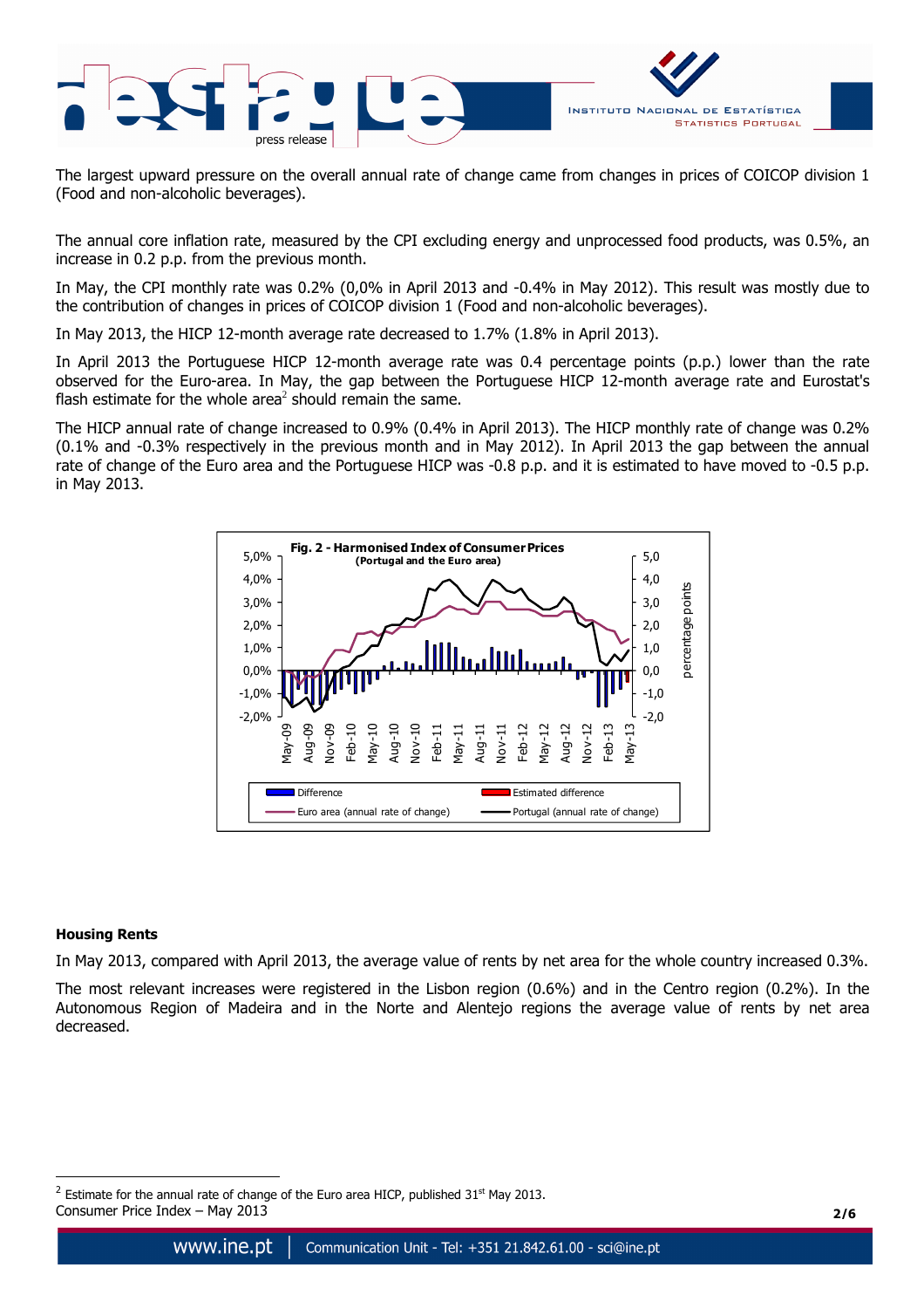



## **Consumer Price Index**

The Consumer Price Index (CPI) measures the change over time of the prices of a certain basket of goods and services bought by a "typical" consumer. The CPI has been designed to capture price changes and not to measure price levels. The CPI 2012=100 weighting structure and the sample of goods and services included in the basket are a result of the combination of three fundamental sources of information recently made available: the 2011 Census, the Household Expenditure Survey 2010/2011 and the final 2010 and preliminary 2011 results of the Portuguese National Accounts. Administrative data at a more detailed level is also used.

From 2013 onwards the CPI will be updated every year in a more effective way with the most recent information on prices and quantities.

The CPI is compiled through the aggregation of seven regional price indexes and the goods and services included in the index are grouped according to the COICOP classification.

### **Table 1: CPI - COICOP<sup>1</sup> Divisions**

| 01 | Food and non-alcoholic beverages                                      | 07 | Transports                       |
|----|-----------------------------------------------------------------------|----|----------------------------------|
| 02 | Alcoholic beverages and tobacco                                       | 08 | Communications                   |
| 03 | Clothing and footwear                                                 | 09 | Recreation and culture           |
| 04 | Housing, water, electricity, gas and other fuels                      | 10 | Education                        |
| 05 | Furnishings, household equipment and routine maintenance of the house | 11 | Restaurants and hotels           |
| 06 | Health                                                                | 12 | Miscellaneous goods and services |

 $1$ COICOP: Classification Of Individual Consumption by Purpose

### **Monthly rate**

The monthly rate is the change in the index of a certain month compared with the index of the previous month expressed as a percentage. Although up-to-date, this measure can be affected by seasonal and other effects.

### **Annual rate**

The annual rate is the change in the index of a certain month compared with the index of the same month in the previous year expressed as a percentage. In the presence of a stable seasonal pattern, seasonal effects do not influence this measure.

#### **12-month average rate**

The 12-month average rate is the change in the average index of one year compared with the average index of the previous year expressed as a percentage. This moving average is less sensitive to transient changes in prices.

### **Core inflation index (all items CPI excluding unprocessed food and energy products)**

The core inflation index is compiled by excluding the prices of unprocessed food and energy products from the all items CPI. The primary objective of this index is to capture the underlying inflation pressures in the economy.

### **Harmonised Index of Consumer Prices**

The Harmonised Index of Consumer Prices (HICP) is compiled in each member state of the European Union for the purposes of inflation comparisons across EU countries, as required by the Treaty on European Union'. This index plays an important role as a guideline for the achievement of the European System of Central Banks primary objective: price stability. In 1998, the European Central Bank adopted the HICP as "the most appropriate price measure" for its definition of price stability in the Euro area<sup>2</sup>.

The current HICP (2005 = 100) is produced in each Member State following a harmonized methodology developed by experts in the field of price statistics, under the Eurostat's "Price Statistics Working Group". From the methodological point of view, there are no major differences between the HICP and CPI. However, the different scope of coverage leads to differences in the weighting structure, mainly in Restaurants and hotels. This is mostly an effect of the inclusion of non-residents expenditure ("tourists") in the HICP and the corresponding exclusion from the CPI.

Additional information on the methodology of the HICP can be found on the Eurostat website at http://epp.eurostat.ec.europa.eu/portal/page/portal/hicp/introduction.

 $\overline{\phantom{a}}$  , and the set of the set of the set of the set of the set of the set of the set of the set of the set of the set of the set of the set of the set of the set of the set of the set of the set of the set of the s 1 - Article 109j and protocol on the convergence criteria referred to in that article.

2 - "A stability oriented monetary policy strategy for the ESCB". ECB press notice released on 13 October 1998.

Consumer Price Index – May 2013 **3/6**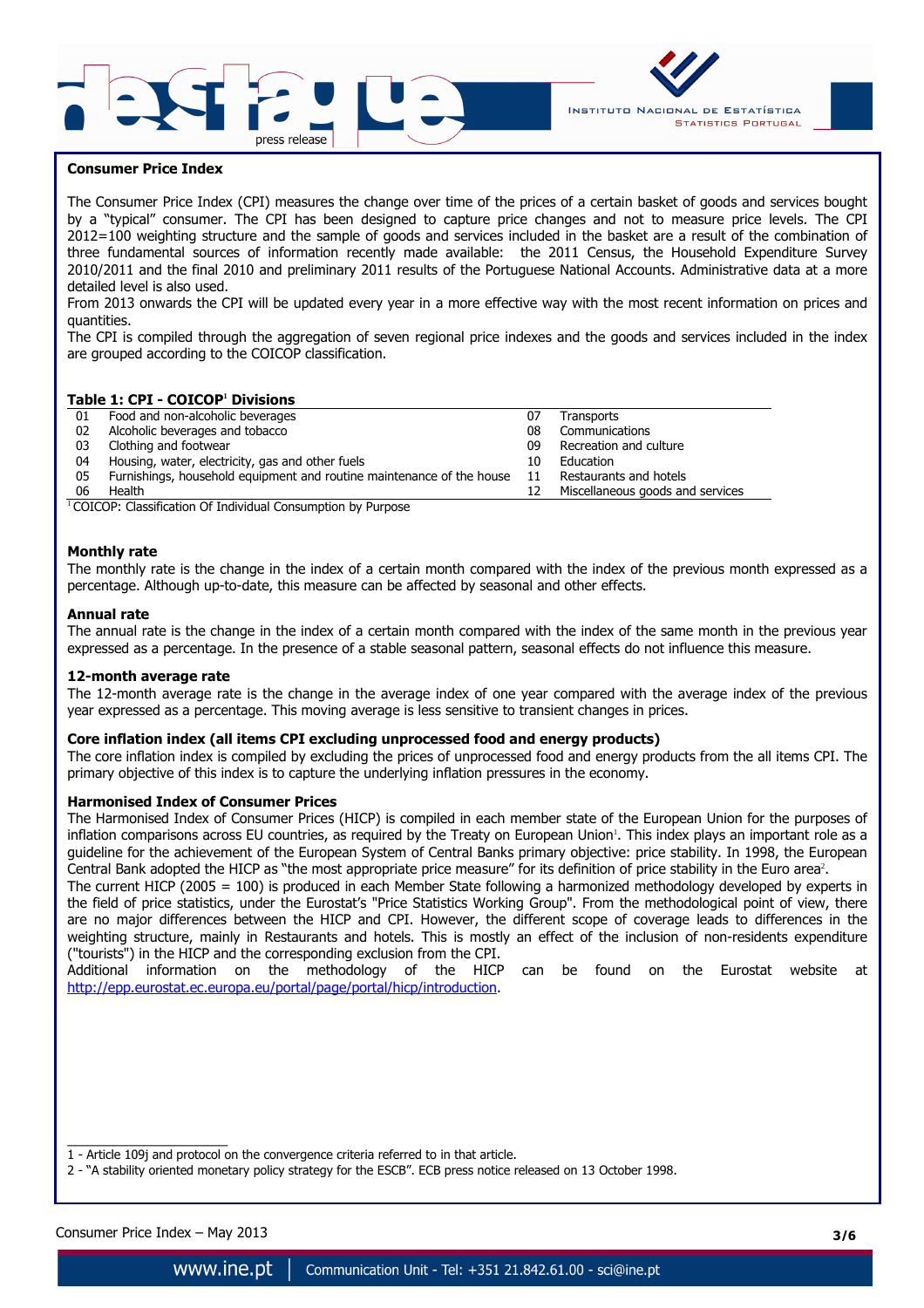



# **Table 2: CPI and HICP 2013 weighting structure**

|    | $COICOP1$ divisions                                                   | <b>CPI</b> | <b>HICP</b> |
|----|-----------------------------------------------------------------------|------------|-------------|
| 01 | Food and non-alcoholic beverages                                      | 196,1      | 191,1       |
| 02 | Alcoholic beverages and tobacco                                       | 35,8       | 35,4        |
| 03 | Clothing and footwear                                                 | 66,6       | 66,2        |
| 04 | Housing, water, electricity, gas and other fuels                      | 92,9       | 89,6        |
| 05 | Furnishings, household equipment and routine maintenance of the house | 63,8       | 62,5        |
| 06 | Health                                                                | 70,2       | 65,1        |
| 07 | Transport                                                             | 143,4      | 144,7       |
| 08 | Communication                                                         | 36,9       | 35,9        |
| 09 | Recreation and culture                                                | 78,6       | 68,5        |
| 10 | Education                                                             | 15,6       | 15,2        |
| 11 | Restaurants and hotels                                                | 94,9       | 123,0       |
| 12 | Miscellaneous goods and services                                      | 105,2      | 102,7       |
| 00 | All items                                                             | 1000.0     | 1000.0      |

<sup>1</sup> COICOP: Classification Of Individual Consumption by Purpose.

## **Presentation of data and rounding rules**

With the release of the January 2013 CPI indices are published with base 100 in the year 2012. Due to rounding procedures, those indices may not reproduce exactly the published rates of change. However, one should bear in mind that the published rates keep unchanged.

In this press release the descriptive analysis is based on rounded values to one decimal.

Consumer Price Index – May 2013 **4/6**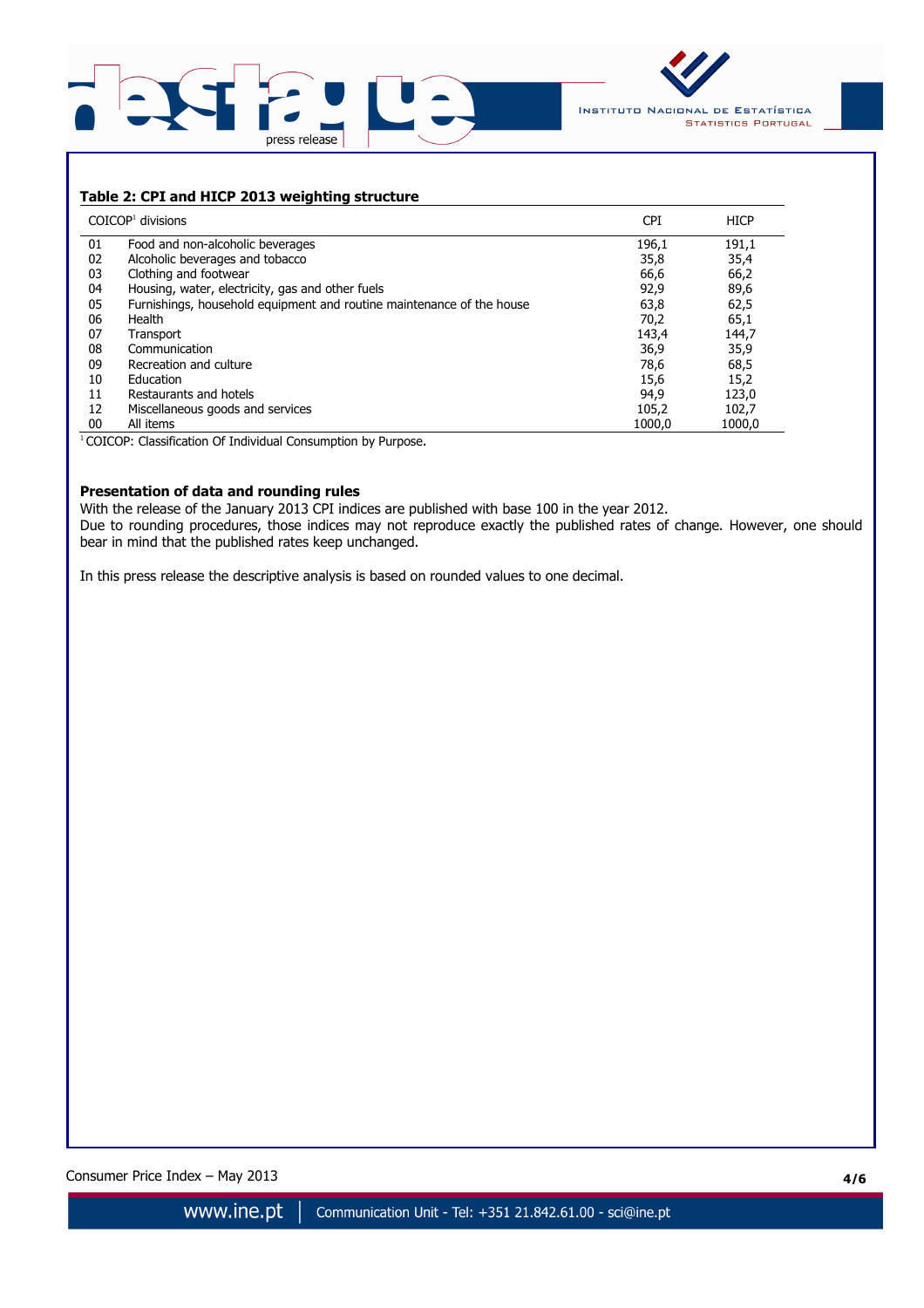

|                     |                                                                                                 |              |                    |              |         | Index divisions <sup>(1)</sup> |              |              |              |              |              |              | All-<br><b>items</b> |  |
|---------------------|-------------------------------------------------------------------------------------------------|--------------|--------------------|--------------|---------|--------------------------------|--------------|--------------|--------------|--------------|--------------|--------------|----------------------|--|
|                     | 01                                                                                              | 02           | 03                 | 04           | 05      | 06                             | 07           | 08           | 09           | 10           | 11           | $12$         | <b>CPI</b>           |  |
|                     | Annual average rate                                                                             |              |                    |              |         |                                |              |              |              |              |              |              |                      |  |
| 2010                | $-0.24$                                                                                         | 4.40         | $-1.66$            | 4.43         | 1.60    | $-1.35$                        | 4.55         | $-1.95$      | $-0.19$      | 2.77         | 1.23         | 0.53         | 1.40                 |  |
| 2011                | 2.10                                                                                            | 7.94         | $-3.93$            | 6.66         | 1.17    | 4.46                           | 8.90         | 2.99         | 0.96         | 2.05         | 1.41         | 1.79         | 3.65                 |  |
| 2012                | 3.20                                                                                            | 4.74         | $-5.24$            | 8.72         | $-0.47$ | 0.35                           | 3.27         | 0.46         | 0.91         | 1.50         | 4.47         | 1.11         | 2.77                 |  |
|                     | Annual rate                                                                                     |              |                    |              |         |                                |              |              |              |              |              |              |                      |  |
|                     | 9.51<br>2.49<br>9.47<br>5.36<br>3.52<br>3.97<br>1.76<br>2.15<br>$-2.02$<br>1.32<br>1.30<br>2.14 |              |                    |              |         |                                |              |              |              |              |              |              |                      |  |
| 2011 May            |                                                                                                 |              |                    |              | 1.39    |                                | 8.72         |              |              | 2.18         |              | 2.01         | 3.84                 |  |
| June<br>July        | 1.64<br>1.71                                                                                    | 9.71<br>8.87 | $-2.55$<br>$-6.93$ | 5.31<br>4.78 | 1.66    | 2.61<br>4.64                   |              | 3.29         | 1.31         |              | 1.32         |              | 3.41                 |  |
|                     | 1.37                                                                                            | 8.01         | $-11.96$           | 4.80         | 1.37    | 4.49                           | 8.03<br>8.56 | 2.52<br>2.51 | 0.86<br>0.50 | 2.17<br>2.23 | 1.05<br>1.03 | 2.14<br>2.09 | 3.15<br>2.91         |  |
| August<br>September | 1.82                                                                                            | 7.34         | $-1.71$            | 4.71         | 1.43    | 5.81                           | 9.21         | 2.39         | $-0.15$      | 2.13         | 1.25         | 2.02         | 3.55                 |  |
| October             | 2.18                                                                                            | 7.24         | $-1.51$            | 10.70        | 1.39    | 5.94                           | 8.98         | 2.12         | $-0.16$      | 1.82         | 0.95         | 1.79         | 4.20                 |  |
| November            | 2.06                                                                                            | 6.50         | $-1.52$            | 10.55        | 1.23    | 5.49                           | 8.19         | 2.14         | $-0.20$      | 1.74         | 1.03         | 1.39         | 3.93                 |  |
| December            | 2.20                                                                                            | 5.59         | $-3.80$            | 9.90         | 0.97    | 7.46                           | 6.06         | 2.23         | 0.50         | 1.74         | 1.20         | 1.52         | 3.61                 |  |
|                     |                                                                                                 |              |                    |              |         |                                |              |              |              |              |              |              |                      |  |
| 2012 January        | 3.32                                                                                            | 4.48         | $-3.59$            | 9.57         | $-0.03$ | 5.85                           | 4.50         | 0.34         | $-0.41$      | 1.63         | 3.36         | 1.70         | 3.51                 |  |
| February            | 3.44                                                                                            | 2.45         | $-2.73$            | 9.61         | $-0.39$ | 4.19                           | 5.14         | 0.12         | 0.45         | 1.60         | 4.01         | 1.75         | 3.60                 |  |
| March               | 2.92                                                                                            | 4.43         | $-5.97$            | 9.77         | $-0.34$ | 3.47                           | 4.70         | 0.31         | $-0.14$      | 1.58         | 3.79         | 1.29         | 3.15                 |  |
| April               | 2.83                                                                                            | 4.81         | $-5.89$            | 9.90         | $-0.25$ | 2.41                           | 3.69         | 0.25         | 0.44         | 1.56         | 4.27         | 1.44         | 3.01                 |  |
| May                 | 2.64                                                                                            | 4.89         | $-5.47$            | 10.04        | $-0.22$ | 0.67                           | 2.72         | $-0.07$      | $-0.04$      | 1.55         | 4.65         | 1.41         | 2.70                 |  |
| June                | 3.34                                                                                            | 4.72         | $-5.31$            | 10.04        | $-0.60$ | $-0.15$                        | 2.31         | 0.73         | 0.50         | 1.52         | 4.62         | 1.27         | 2.71                 |  |
| July                | 4.04                                                                                            | 5.78         | $-5.00$            | 10.35        | $-0.80$ | $-2.06$                        | 2.10         | 0.47         | 0.89         | 1.52         | 4.98         | 0.85         | 2.77                 |  |
| August              | 3.27                                                                                            | 5.22         | $-4.30$            | 10.47        | $-0.55$ | $-2.03$                        | 3.84         | 0.50         | 1.33         | 1.42         | 5.08         | 1.04         | 3.08                 |  |
| September           | 2.93                                                                                            | 5.14         | $-7.35$            | 10.85        | $-0.75$ | $-1.80$                        | 3.78         | 0.67         | 2.17         | 1.48         | 4.87         | 0.94         | 2.88                 |  |
| October             | 3.18                                                                                            | 5.18         | $-5.79$            | 4.88         | $-0.62$ | $-2.23$                        | 3.27         | 0.69         | 1.87         | 1.33         | 4.76         | 0.60         | 2.13                 |  |
| November            | 3.29                                                                                            | 4.92         | $-5.59$            | 4.81         | $-0.65$ | $-2.00$                        | 1.64         | 0.69         | 2.05         | 1.43         | 4.72         | 0.67         | 1.89                 |  |
| December            | 3.21                                                                                            | 4.79         | $-4.84$            | 5.02         | $-0.45$ | $-1.77$                        | 1.67         | 0.78         | 1.81         | 1.42         | 4.53         | 0.36         | 1.92                 |  |
| 2013 January        | 2.29                                                                                            | 5.00         | $-5.19$            | 3.60         | $-0.41$ | $-3.01$                        | $-1.42$      | $-1.45$      | 2.08         | 1.44         | 2.15         | $-0.36$      | 0.17                 |  |
| February            | 2.00                                                                                            | 5.12         | $-4.94$            | 3.48         | $-0.25$ | $-1.68$                        | $-1.60$      | $-0.41$      | 0.92         | 1.41         | 1.60         | $-0.34$      | $-0.03$              |  |
| March               | 2.15                                                                                            | 4.46         | $-4.53$            | 3.11         | $-0.24$ | $-0.83$                        | $-1.96$      | $-0.58$      | 1.60         | 1.44         | 1.81         | $-0.02$      | 0.45                 |  |
| April               | 2.02                                                                                            | 3.74         | $-3.63$            | 2.67         | $-0.21$ | 0.14                           | $-4.38$      | 0.15         | 1.44         | 1.45         | 1.95         | 0.07         | 0.18                 |  |
| May                 | 3.10                                                                                            | 4.06         | $-3.55$            | 2.42         | $-0.41$ | 2.04                           | $-3.42$      | 0.50         | 0.88         | 1.49         | 2.31         | 0.00         | 0.71                 |  |
| <b>Symbols:</b>     | f<br>estimated                                                                                  |              | Po provisional     |              |         | x not available                |              |              |              |              |              |              |                      |  |
| Note:               | (1) The names of the divisions are given in the explanatory notes.                              |              |                    |              |         |                                |              |              |              |              |              |              |                      |  |

# CPI rate of change (index division and all items CPI)

Consumer Price Index – May 2013 **5/6**

Source:

INE - Portugal

**INSTITUTO NACIONAL DE ESTATÍSTICA** 

**STATISTICS PORTUGAL**